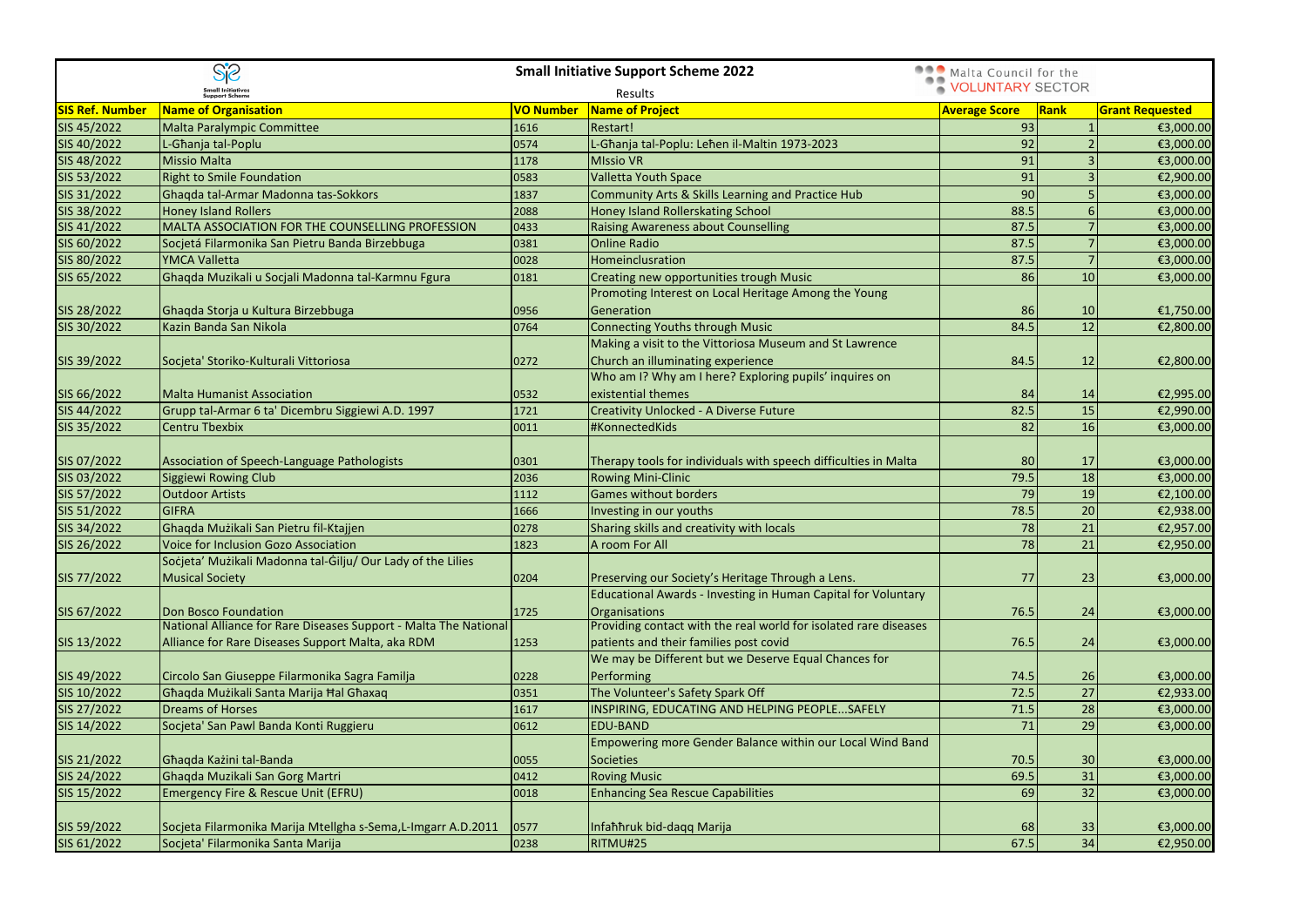| SIS 12/2022 | Din I-Art Helwa                                                      | 0008             | <b>DLH Code Red Youth</b>                                            | 67             | 35          | €3,000.00              |
|-------------|----------------------------------------------------------------------|------------------|----------------------------------------------------------------------|----------------|-------------|------------------------|
| SIS 68/2022 | South End Core                                                       | 2132             | Together for Sport                                                   | 67             | 35          | €3,000.00              |
|             |                                                                      |                  | The Next Step - Wolves Rugby Football Club Growth and                |                |             |                        |
| SIS 79/2022 | <b>Wolves Rugby Football Club</b>                                    | 1922             | <b>Member Acquisition</b>                                            | 66.5           | 37          | €3,000.00              |
|             |                                                                      |                  |                                                                      |                |             |                        |
| SIS 23/2022 | Ghaqda Muzikali Imperial                                             | 0841             | The digitalisation and organisation of the Club's musical archive    | 66             | 38          | €3,000.00              |
| SIS 22/2022 | Ghaqda Muzikali Immakulata Kuncizzjoni Hamrun                        | 0194             | Promoting Culture - Post Covid 19 Strategy                           | 65.5           | 39          | €3,000.00              |
| SIS 08/2022 | Chinese Community Association in Malta                               | 1277             | Orientation and Integration for New Comers                           | 64.5           | 40          | €2,997.00              |
|             |                                                                      |                  | <b>NOT AWARDED</b>                                                   |                |             |                        |
|             | <b>Name of Organisations</b>                                         | <b>VO Number</b> | Name of Project                                                      | <b>Average</b> | <b>Rank</b> | <b>Grant Requested</b> |
| SIS 11/2022 | Depiro Basketball Club                                               | 1825             | Yesterday, Today & Tomorrow                                          | 63             | 41          | €3,000.00              |
|             |                                                                      |                  | Aspett mil-Istorja - Ir-raħal ta' Ħ'Attard - Is-Soċjeta' Mużikali La |                |             |                        |
| SIS 62/2022 | Socjeta' Muzikali La Stella Levantina A.D.1894                       | 0203             | Stella Levantina                                                     | 63             | 41          | €3,000.00              |
| SIS 36/2022 | Happy Parenting - Malta (for Happier Children)                       | 1819             | Happy Youth Club                                                     | 62.5           | 43          | €3,000.00              |
| SIS 55/2022 | Savio Salesian Youth                                                 | 1956             | Exploring the Self through Adventure                                 | 62.5           | 43          | €3,000.00              |
| SIS 05/2022 | Banda San Giljan                                                     | 0318             | Bootcamp - A MusicFest                                               | 62             | 45          | €3,000.00              |
| SIS 20/2022 | Ghaqda Karmelitana Banda Queen Victoria Żurrieq                      | 0352             | <b>Preserving Talent</b>                                             | 61.5           | 46          | €3,000.00              |
| SIS 25/2022 | Ghaqda Muzikali San Leonardu                                         | 0266             | A modern web platform for our club                                   | 61             | 47          | €3,000.00              |
| SIS 37/2022 | Home Away from Home                                                  | 0774             | A Home that Welcomes                                                 | 60.5           | 48          | €3,000.00              |
| SIS 29/2022 | Ghaqda Muzikali Vizitazzjoni                                         | 0443             | <b>Enriching Band Club Music Teaching</b>                            | 59             | 49          | €3,000.00              |
| SIS 04/2022 | Atlam Sub Aqua Club                                                  | 1815             | <b>Empowering Professional Divers in Rescue Situations</b>           | 56             | 50          | €3,000.00              |
| SIS 50/2022 | National Council of Women Malta                                      | 0020             | Accessibility for active ageing in IT and AI                         | 56             | 50          | €3,000.00              |
|             |                                                                      |                  |                                                                      |                |             |                        |
| SIS 73/2022 | The Maltese National Federation of the Past Pupils of Don Bosco 1250 |                  | MentorPower for Employment                                           | 56             | 50          | €3,000.00              |
| SIS 43/2022 | Malta Federation of Organisations Persons With Disability            | 0042             | Personal Assistance for Persons with Disability                      | 55.5           | 53          | €3,000.00              |
| SIS 18/2022 | Gabriel Caruana Foundation                                           | 1236             | SPRING proof                                                         | 53             | 54          | €2,998.00              |
| SIS 33/2022 | Ghaqda tan-Nar San Nikola                                            | 1030             | Develop a multi-colour changing fireworks lance                      | 52.5           | 55          | €3,000.00              |
| SIS 58/2022 | SOCJETA' FILARMONIKA L-UNJONI                                        | 0653             | Remembering the past gives power to the present                      | 52             | 56          | €3,000.00              |
| SIS 63/2022 | Socjetà Muzikali San Guzepp Hal Kirkop A.D. 1886                     | 0237             | Through a better Multimedia Environment                              | 49.5           | 57          | €3,000.00              |
| SIS 69/2022 | St Lawrence Band Club                                                | 0230             | Kwalita` u professjonalita` mużikali                                 | 49             | 58          | €3,000.00              |
| SIS 02/2022 | <b>AQUAHUB MALTA</b>                                                 | 2117             | <b>SWIMMING FOR ALL</b>                                              | 48.5           | 59          | €2,940.00              |
|             |                                                                      |                  | To enhance the marketing and communication process of                |                |             |                        |
| SIS 64/2022 | Socjeta' Muzikali Santa Katarina VM                                  | 0671             | Socjeta Muzikali Santa Katarina VM Zurrieg                           | 48             | 60          | €2,890.00              |
| SIS 75/2022 | University of Malta Students Futsal                                  | 1746             | Project Eagle Eye                                                    | 48             | 60          | €3,000.00              |
| SIS 01/2022 | Anici Band & Social Club A.D. 1988                                   | 0130             | Hommage to Qormi Composers                                           | 46             | 62          | €3,000.00              |
| SIS 71/2022 | The Foundation for Respite Care Service (Dar il-Kaptan)              | 0139             | Web us out!                                                          | 45.5           | 63          | €3,000.00              |
| SIS 16/2022 | Fondazzjoni Assistenza Socjali                                       | 1571             | Sittin Sena Storja                                                   | 44             | 64          | €2,500.00              |
| SIS 70/2022 | The Assocation of U3E                                                | 1820             | Kif nista' nghinek?/A helping hand                                   | 42.5           | 65          | €2,950.00              |
| SIS 54/2022 | Salesian Oratory                                                     | 0079             | Constructing a Safer Future                                          | 38.5           | 66          | €3,000.00              |
| SIS 72/2022 | The Malta Rabbit Club- Since 1963                                    | 1291             | Printing of Rabbit Information Booklet in various languages          | 34             | 67          | €3,000.00              |
| SIS 76/2022 | Upbeat Music House                                                   | 0996             | Migrants In Action - MIA                                             | 28.5           | 68          | €3,000.00              |
|             |                                                                      |                  | TOWARDS 2025 - EMPOWERING YOUTH TO BUILD A BETTER                    |                |             |                        |
| SIS 74/2022 | The Scout Association of Malta                                       | 0311             | <b>WORLD THROUGH SCOUTING</b>                                        | 27             | 69          | €3,000.00              |
| SIS 78/2022 | <b>WIRT IZ-ZEJTUN</b>                                                | 0517             | JUZZING-THRU HERITAGE                                                | 23.5           | 70I         | €3,000.00              |

| <b>INELIGIBLE</b> |                                   |      |  |                                                |
|-------------------|-----------------------------------|------|--|------------------------------------------------|
| SIS 06/2022       | Big Friends Guggen Musik A.D.2008 | 0465 |  | <b>Sharing Our Space, Exposing Our Passion</b> |
|                   |                                   |      |  |                                                |